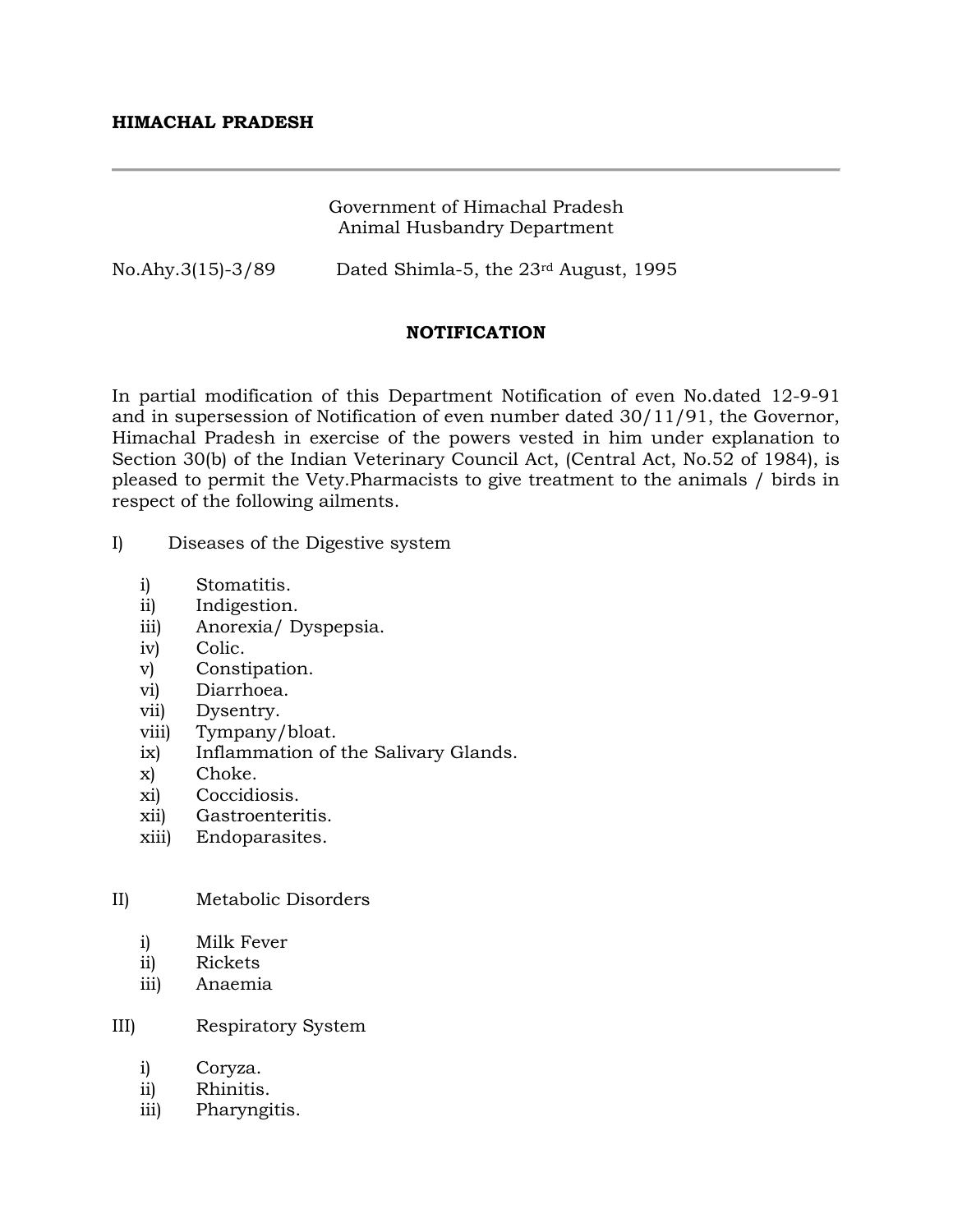- iv) Pneumonia.
- v) Treatment for lung worm.
- vi) Bronchitis.
- vii) Epistaxis.
- IV) Nervous system
	- i) Sun stroke.
	- ii) Lighting stroke.
	- iii) Burns due to electric shock.
- V) Diseases of the Skin
	- i) Pruritis.
	- ii) Alopecia.
	- iii) Urticaria.
	- iv) Ring worm.
	- v) Mange.
	- vi) Eczema.
	- vii) Ectoparasites.
- VI) Miscellaneous
	- i) Simple fracture.
	- ii) Preliminary treatment in cases of poisoning.
	- iii) Dehorning.
	- iv) Castration by Burdizzo.
	- v) Foot Abscess.
	- vi) Dressing of Wounds.
	- vii) Treatment of Horn injuries.
	- viii) Hoof trimming.
	- ix) Branding and tattooing.
	- x) Teeth rasping.
	- xi) Preliminary assistance in difficult parturition.

 By order O.P.Yadav

 Agriculture Production Commissioner to the Government of Himachal Pradesh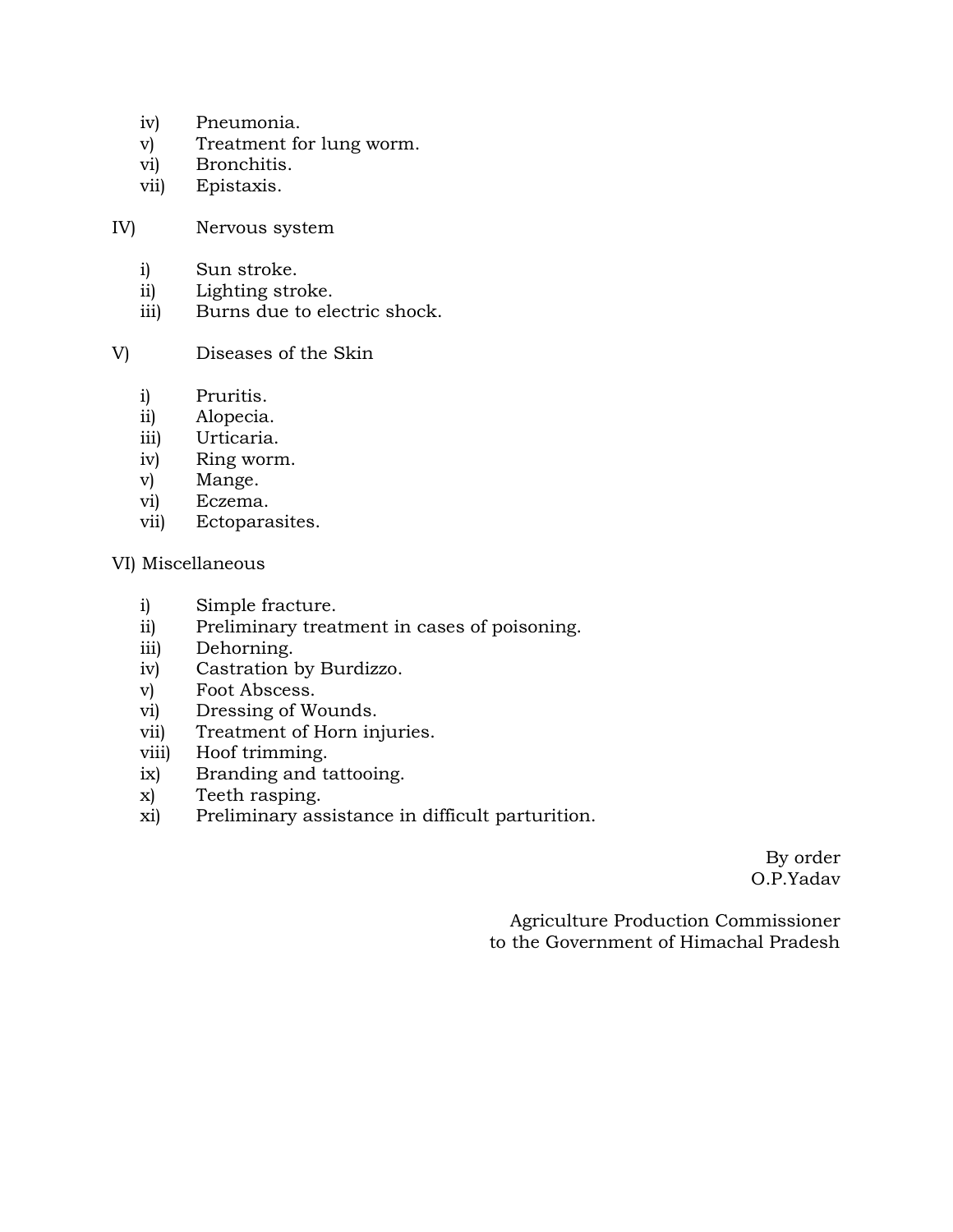No.Ahy.B(15)-3/29 Dated Shimla-171002, the 23rd August, 95

- 1. The Additional Secretary to the Government of India, Ministry of Agriculture (Department of Agriculture and Cooperation), Krishi Bhawan, New Delhi.
- 2. The Controller, Printing and Stationery Press, Shimla-5 for publication in the Rajpatra, Extra-ordinary.
- 3. All Secretaries / Heads of Department / Deputy Commissioners in Himachal Pradesh.
- 4. All Private Secretaries to the Minister's,
- 5. The Director of Animal Husbandry, H.P. Shimla-5 with 20 spare copies.

Government of Himachal Pradesh

Department of Animal Husbandry

No.AH-B(15)-3/89-loose Dated Shimla-2, 6-3-2007

### **NOTIFICATION**

In continuation of this Department Notification of even No. dated  $23<sup>rd</sup>$  August, 1995, the Governor of Himachal Pradesh in exercise of the powers vested in him under explanation to section 30(b) of the Indian Veterinary Council Act (Central Act.No.52 of 1984), is pleased to authorize the Animal Husbandry Assistant / Veterinary Pharmacists to do Artificial Insemination /Vaccination work.

By order

Prem Kumar Pr.Secretary (AH) to the Government of Himachal Pradesh

Endst. No. as above. Dated : 6-3-2007

- 1. The Additional Secretary to the Government of India, Ministry of Agriculture, Department of Agriculture and Cooperation, Krishi Bhawan, New Delhi.
- 2. Copy to the All Administrative Secretaries / heads of the Department Deputy Commissoner in Himachal Pradesh.
- 3. All Private Secretaries to the Ministers.